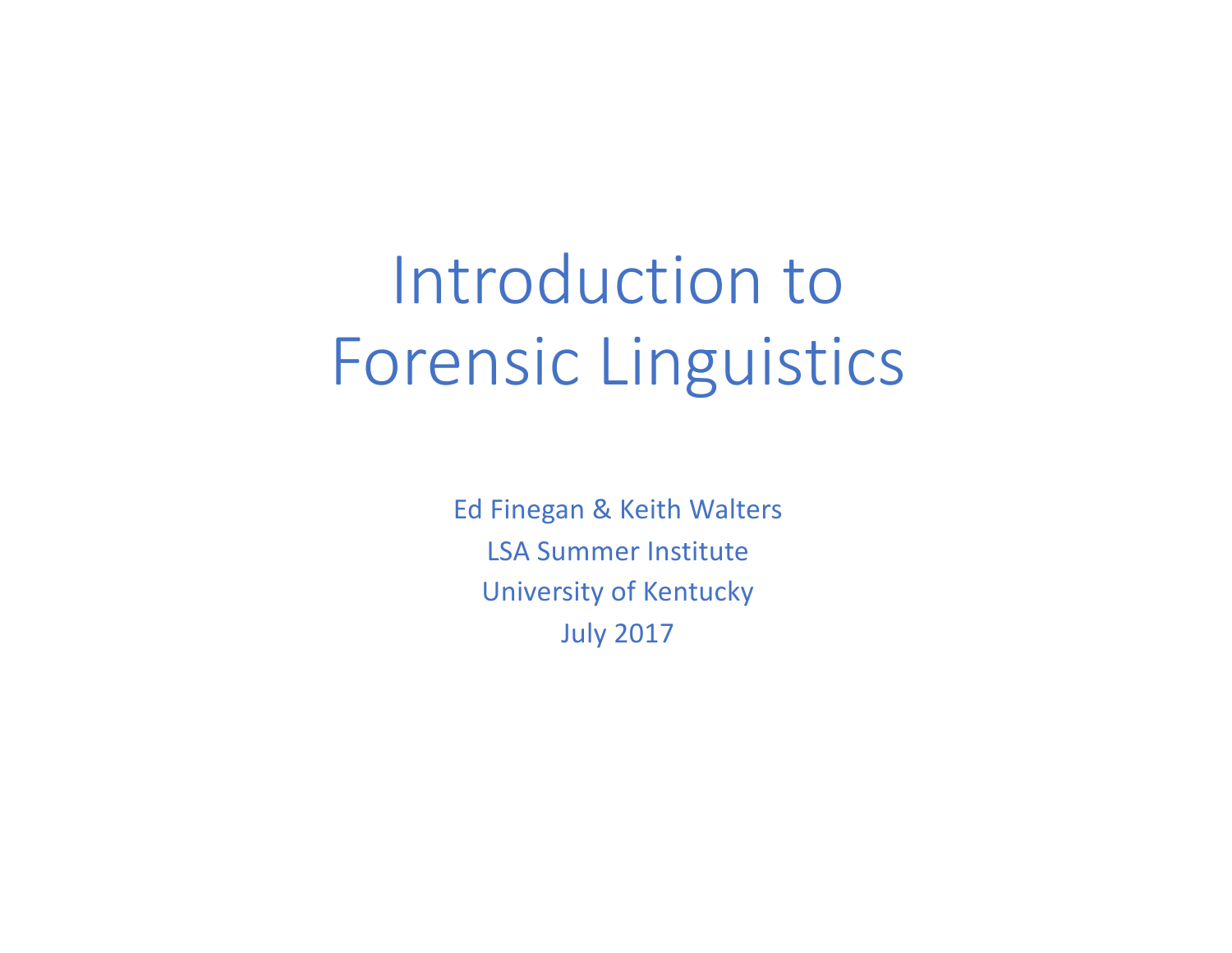#### Course Description

By examining actual litigated cases involving interpretation (notably defamation), trademark (infringement and genericide), and authorship, this course will help prepare you to do several things essential to being a reputable forensic linguist:

- deal with attorneys seeking your assistance on behalf of a client
- assess your potential role as an expert
- write competent reports and declarations
- conduct yourself honorably under the gun at deposition and trial.

This is a hands-on class, critically assessing cases involving prominent Hollywood figures, famous brand names, and highly contested authorship attribution disputes. We focus on testimony by linguistic experts on one or both sides of a litigation. Testimony will be critically assessed by teams of students, who will enact mock interviews with attorneys, mock expert reports, and mock depositions. This course aims to come as close as feasible to a real-life forensic linguistics experience.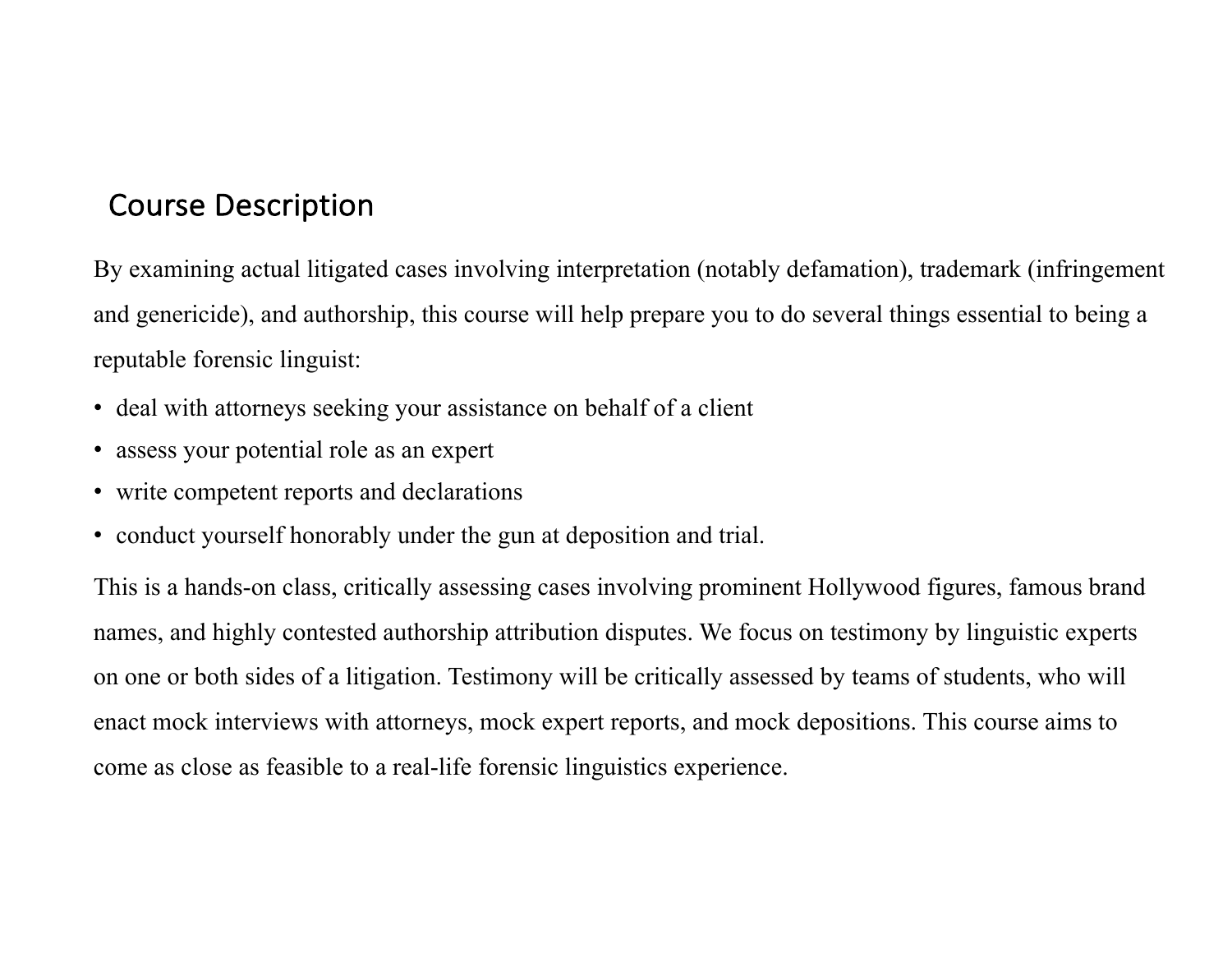In what ways can an expert linguist serve

the interests of the legal system and of litigants?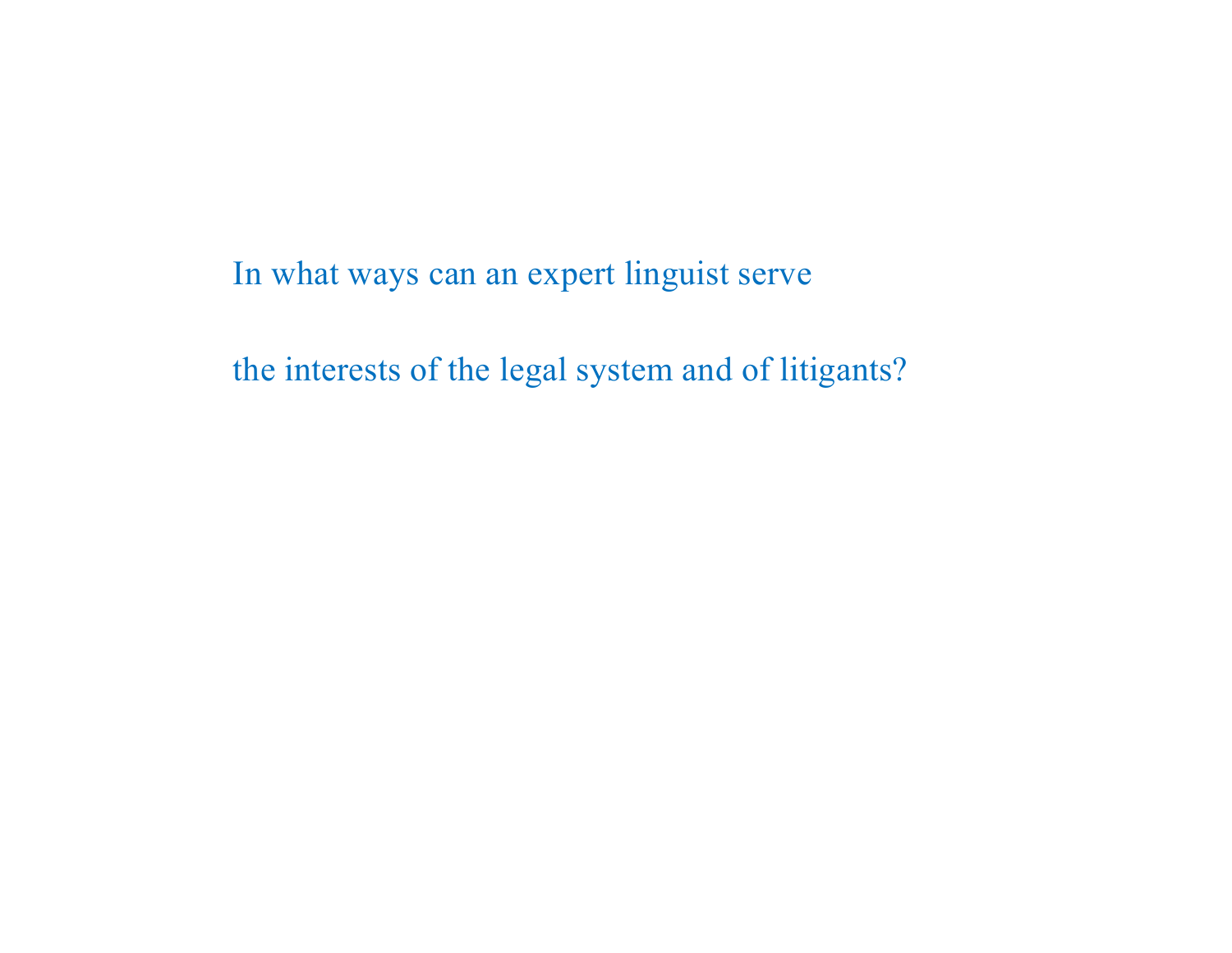# Are Legal Ideals Undercut in Our Discourse?

"The law no longer returns fugitive slaves, treats women as the property of their husbands, or excludes African American citizens from juries.

If [now] the law is failing to live up to its ideals, the failure must lie in the details of everyday legal practice—details that consist almost entirely of language." (Conley and O'Barr)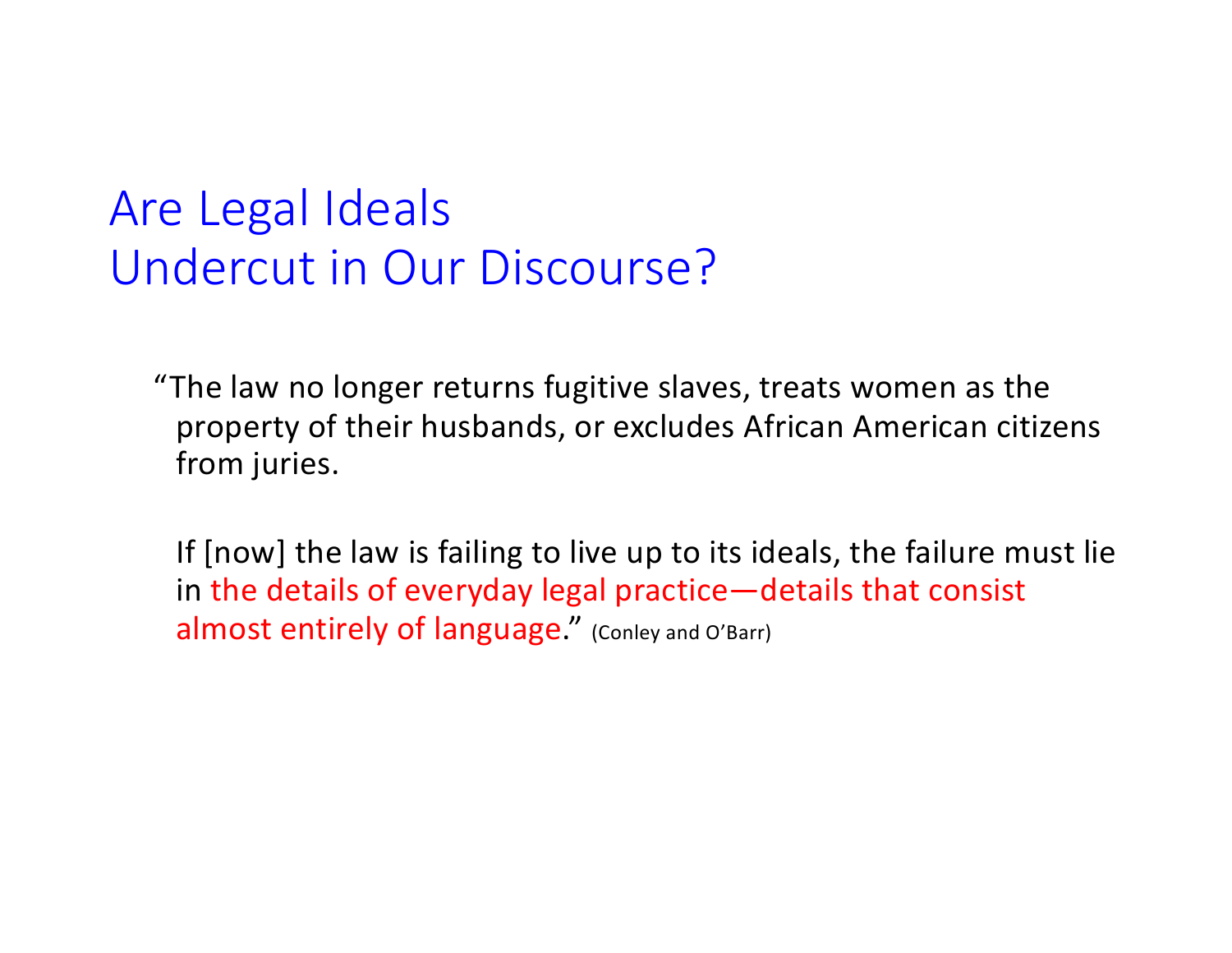# In the Beginning

In 1968, Jan Svartvik "demonstrated that disputed and incriminating parts of a series of four statements ... made to police officers by Timothy Evans about the deaths of his wife and baby daughter, had a grammatical style measurably different from that of uncontested parts of the statements and thus **a** new area of forensic expertise was born."

Coulthard and Johnson, 2007:5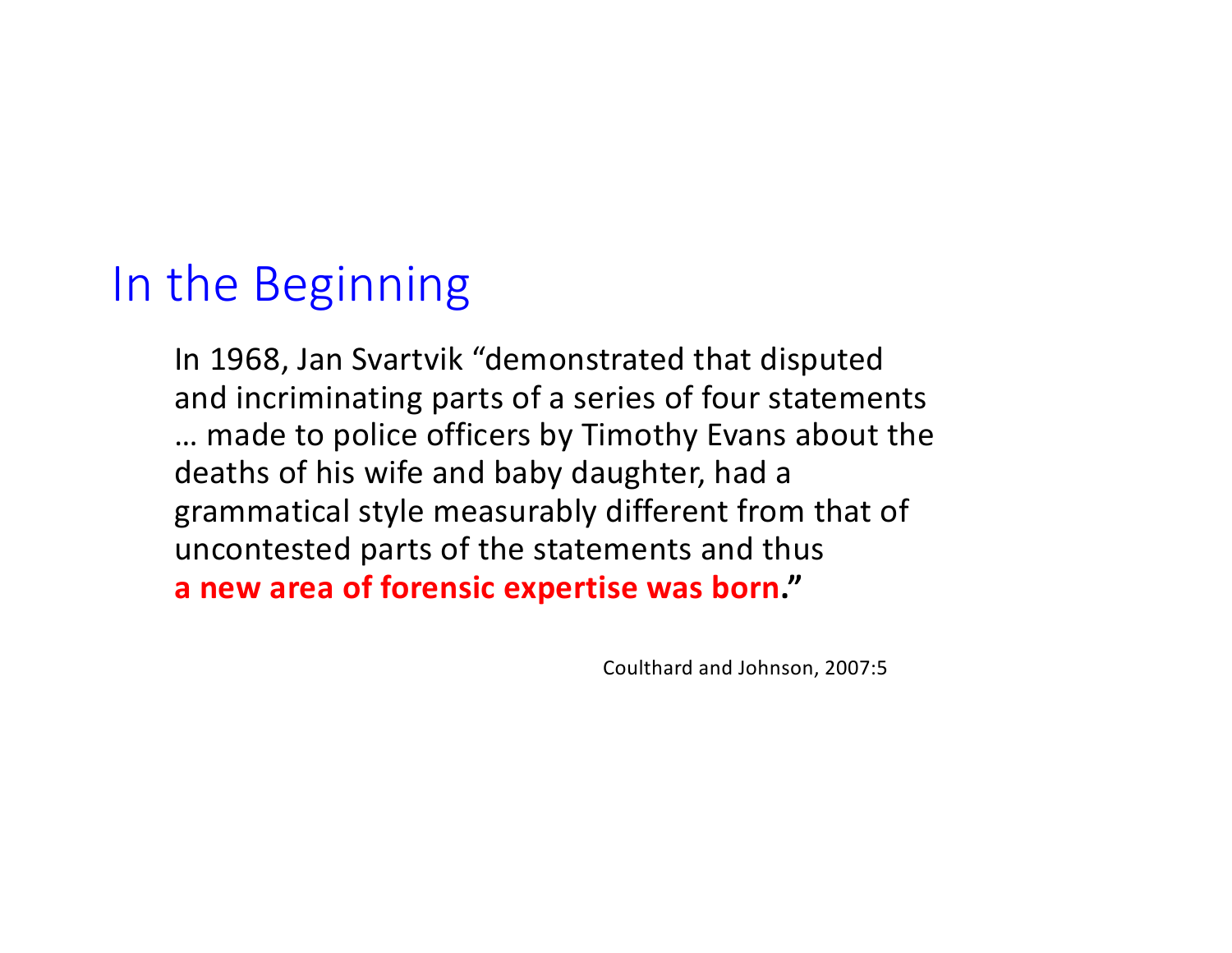#### **Linguistics**

The study of the structure and use of language, including sounds and sound systems, words and word systems, syntax, semantics, pragmatics, discourse, language variation ...

#### **Forensic Linguistics**

The use of scientific (or systematic) methods and technology to investigate and establish facts in courts of law or in matters relating to law.

(Issues of validity and reliability.)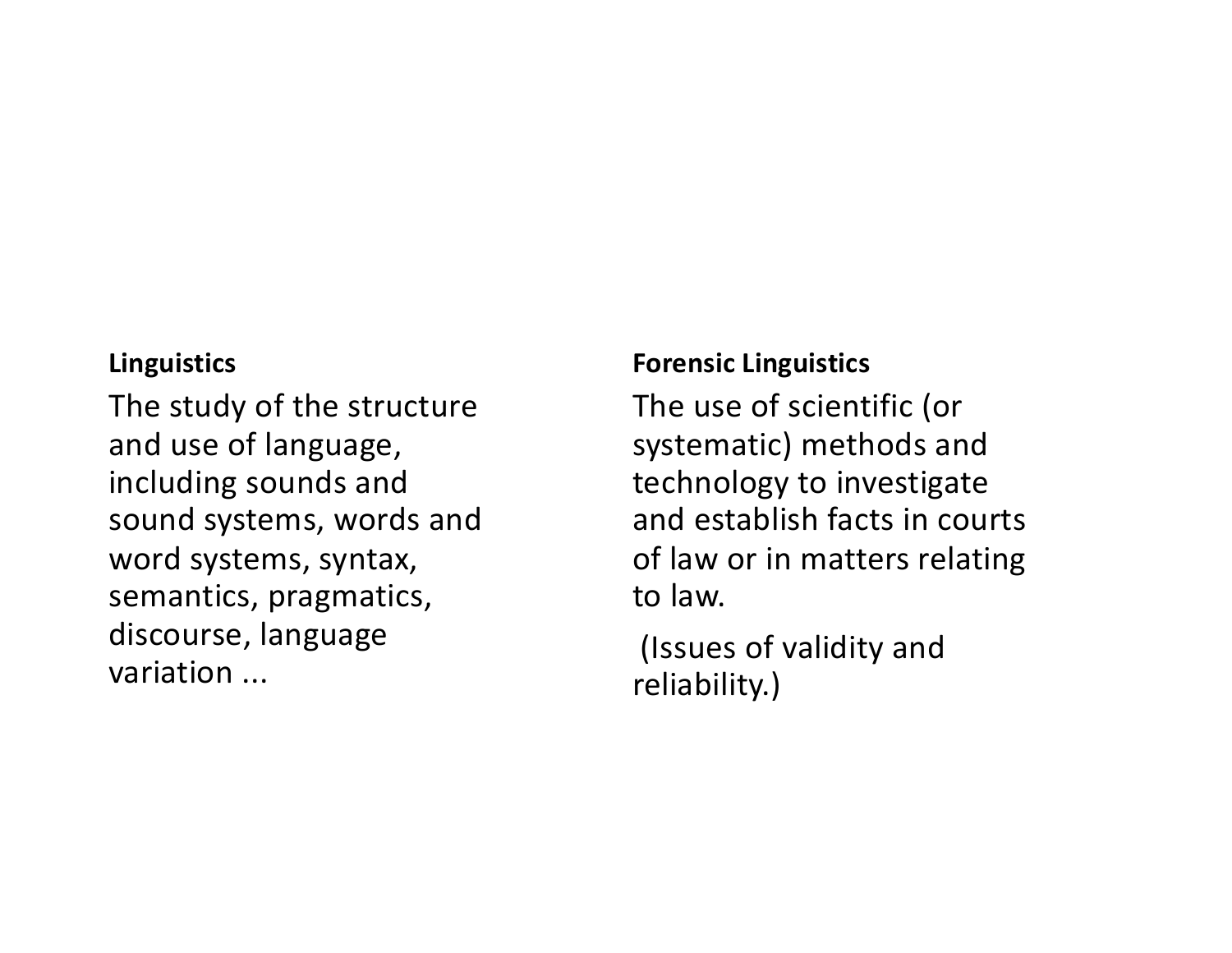# Some tasks asked of linguists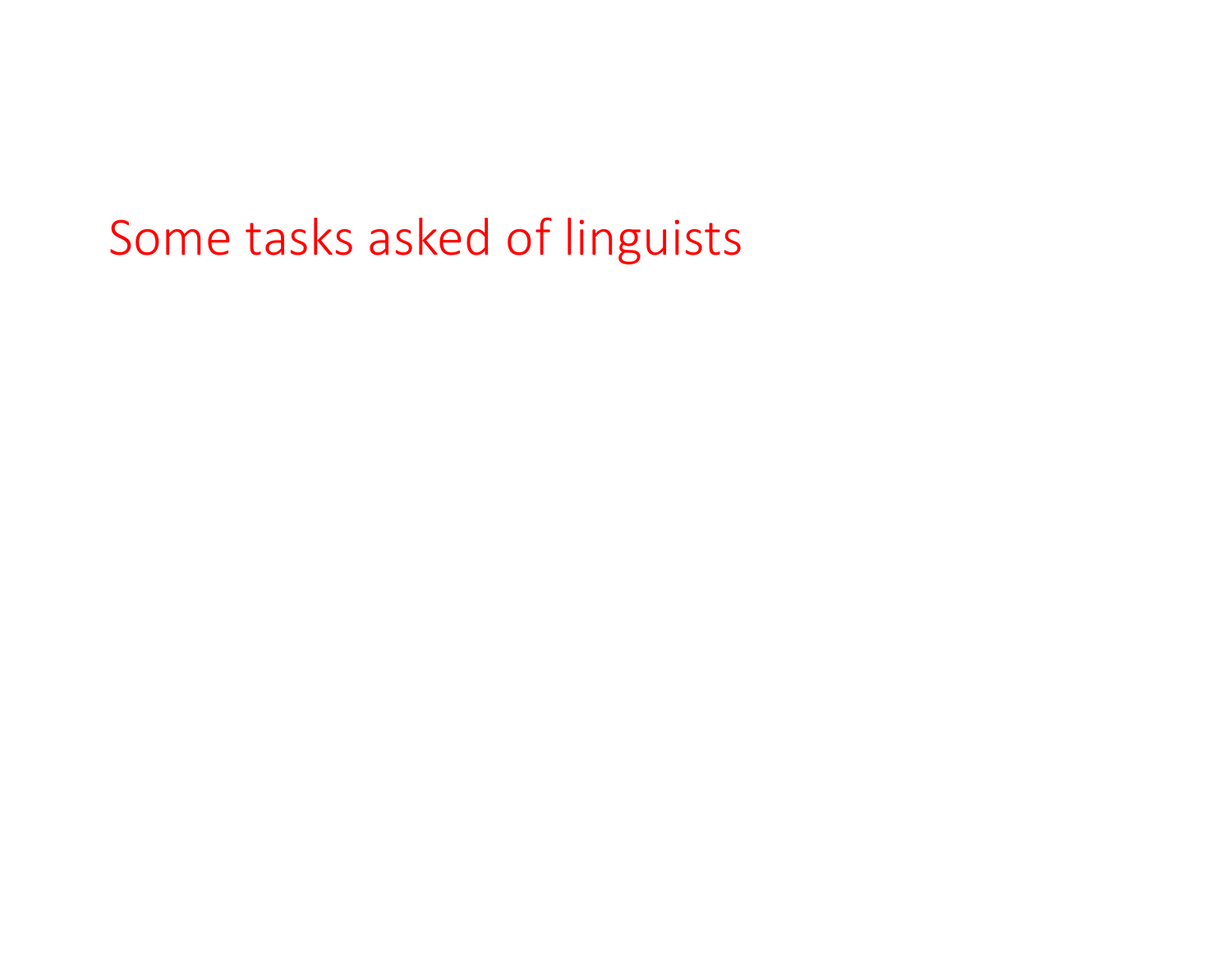- Contract interpretation—what is the internal and contextual evidence for one *interpretation over another?*
- Word interpretation—what is the meaning of a word in a particular context-for *example, when its meaning has been evolving as with "sex" and "gender"?*
- *Readability assessments—given its linguistic character, could an ordinary reader have understood an insurance policy, mortgage agreement, liability waiver?*
- Advertising claims—in their broad context how would an ordinary reader likely *interpret* words in advertisements—and how might pictorial representations *affect an interpretation?*
- *Voice identification*—is that voice the same as hers or his—or not—or can't a definite determination be made?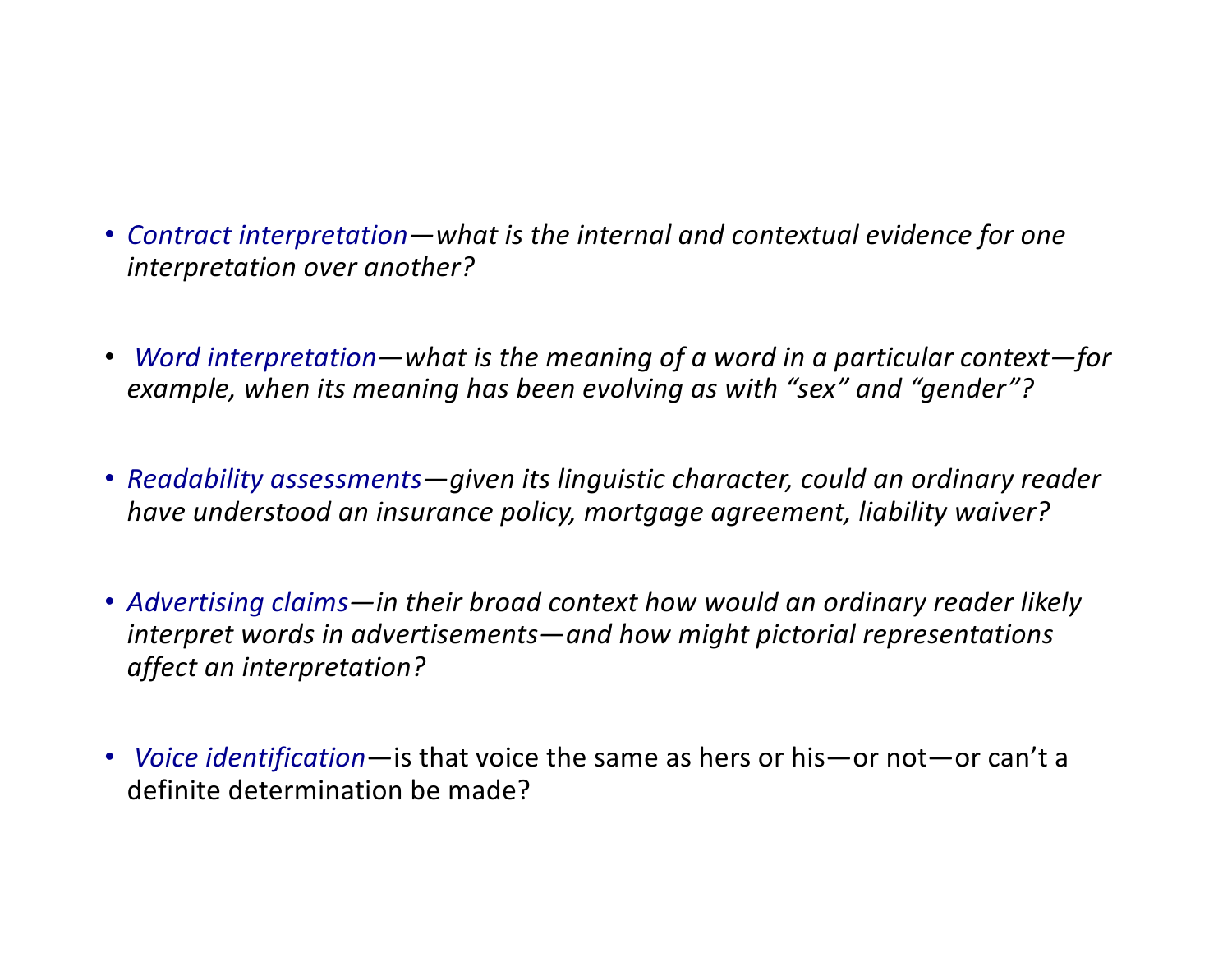- *Trademark legitimacy*—descriptive, generic?
- *Trademark infringement*—does one mark (So Sexy!) infringe another (Sexy Hair) because likelihood of confusion?
- *Authorship attribution*—who wrote that?
- Speech act identification—what do particular words (text) say, and—in context what do they do?

Were the speakers conspiring? Did she confess? Does that constitute an apology, an accusation, a threat, a retraction?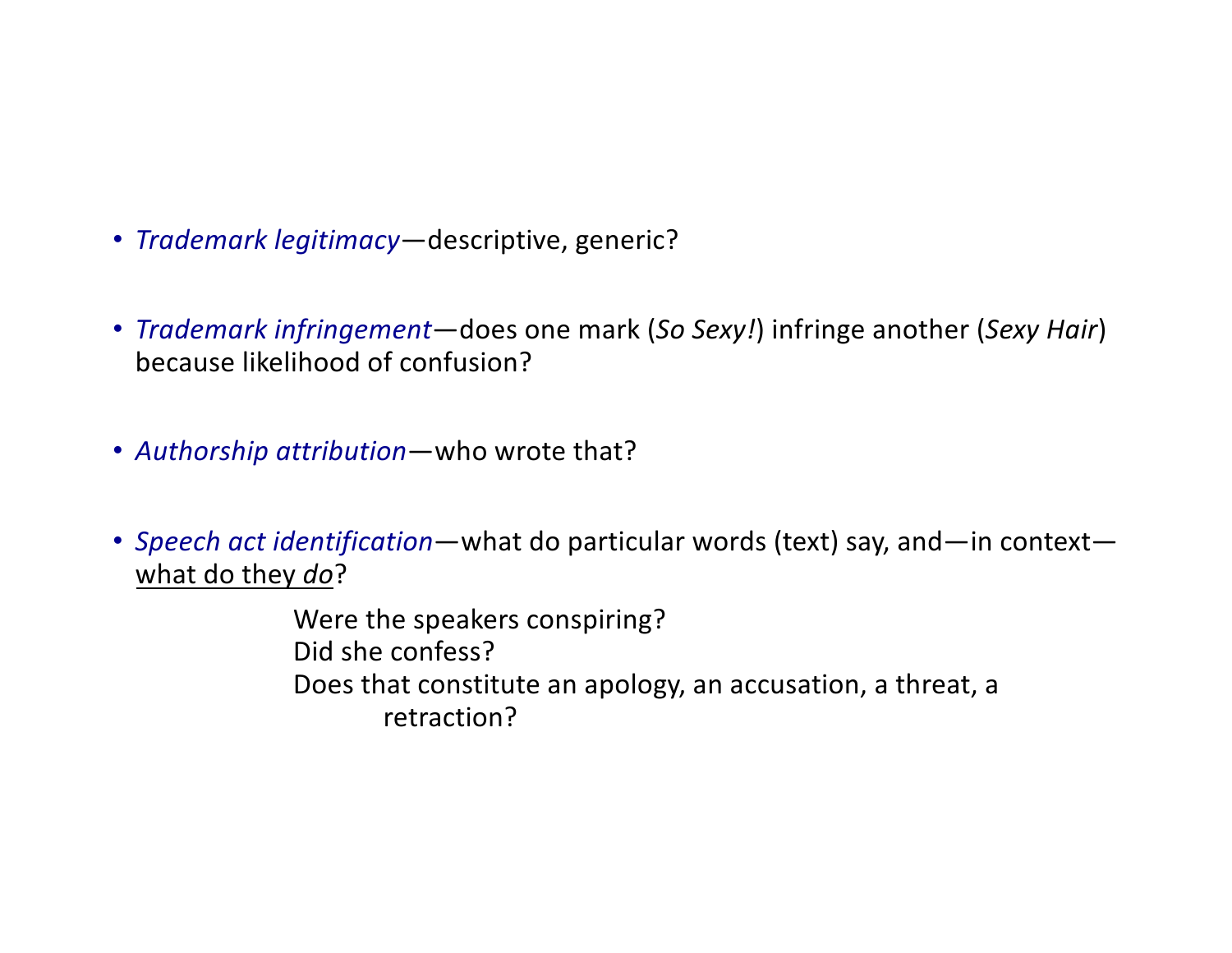#### Advice to Experts



- Remember: attorneys tell you only what they want you to know and—perhaps—what you inquire after.
- What attorneys tell you inevitably frames your perception of the case—so take positive steps to imagine the other side of the story, what the opposing expert may have been told, how she'd view it, etc.
- Never judge a litigated case based on the limited knowledge provided the expert by the retaining attorney.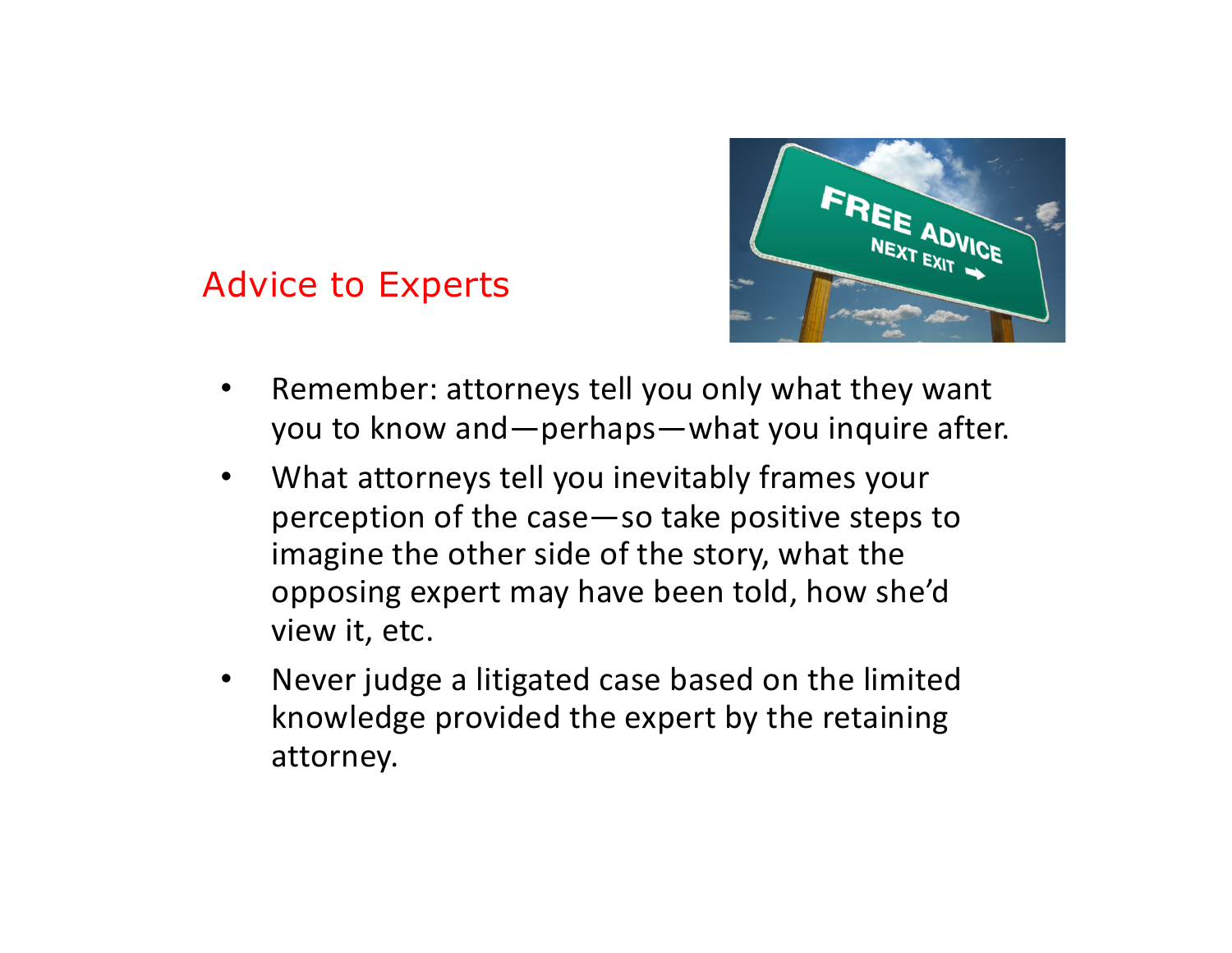

Advice to Experts

- Recognize and acknowledge the narrow limits of your expertise in the patchwork of legal issues at contest.
- Ensure that you understand exactly what questions you are being asked to address.
- Ensure that the retaining attorney understands what information you need to know and what documentation you need to have in order to opine on a matter.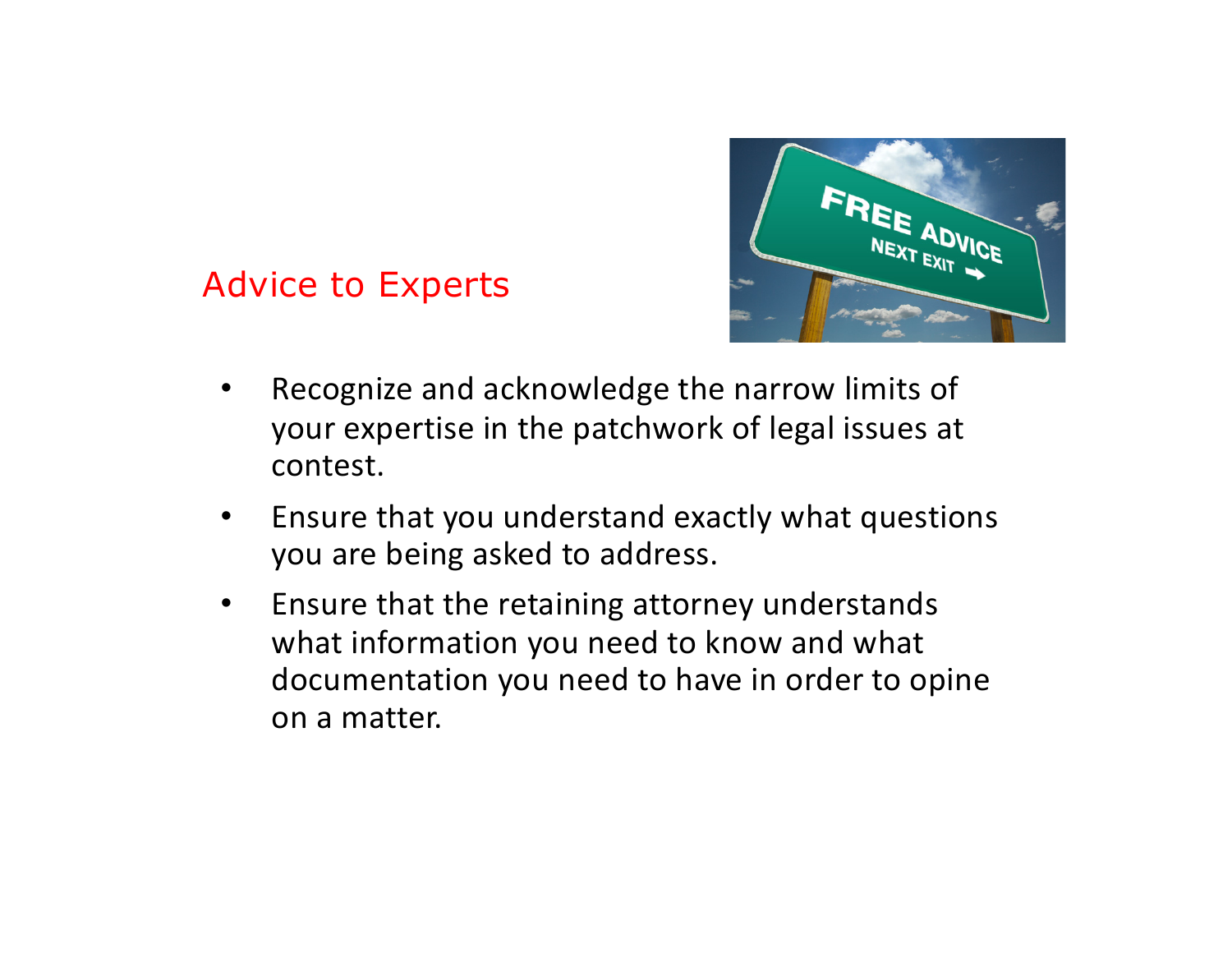# Advice to Experts

- Keep careful records of documents consulted and how your time is spent.
- Consider keeping a record (perhaps pdfs) of "soft" searches.
- Ask questions when needed but be mindful that in some jurisdictions conversations may *not* be privileged.

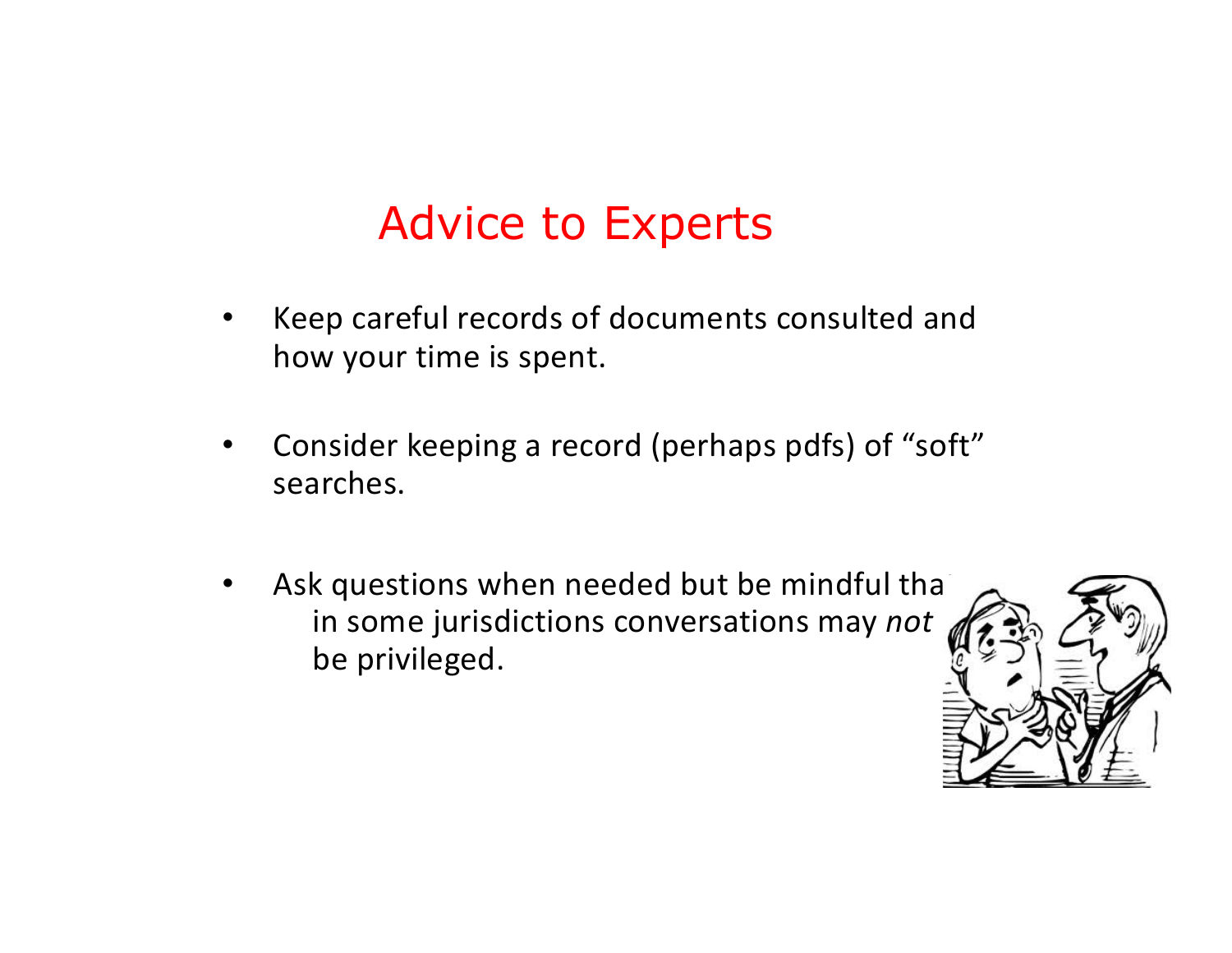#### Advice to Lawyers



Understand in a practical way that, while your job is to win for your client, the linguistics expert will likely see things in a more nuanced way. Because they deal with language and because the nature of language is not rigid and not fully understood, most linguistic opinions will necessarily be "softer" than, say, DNA evidence.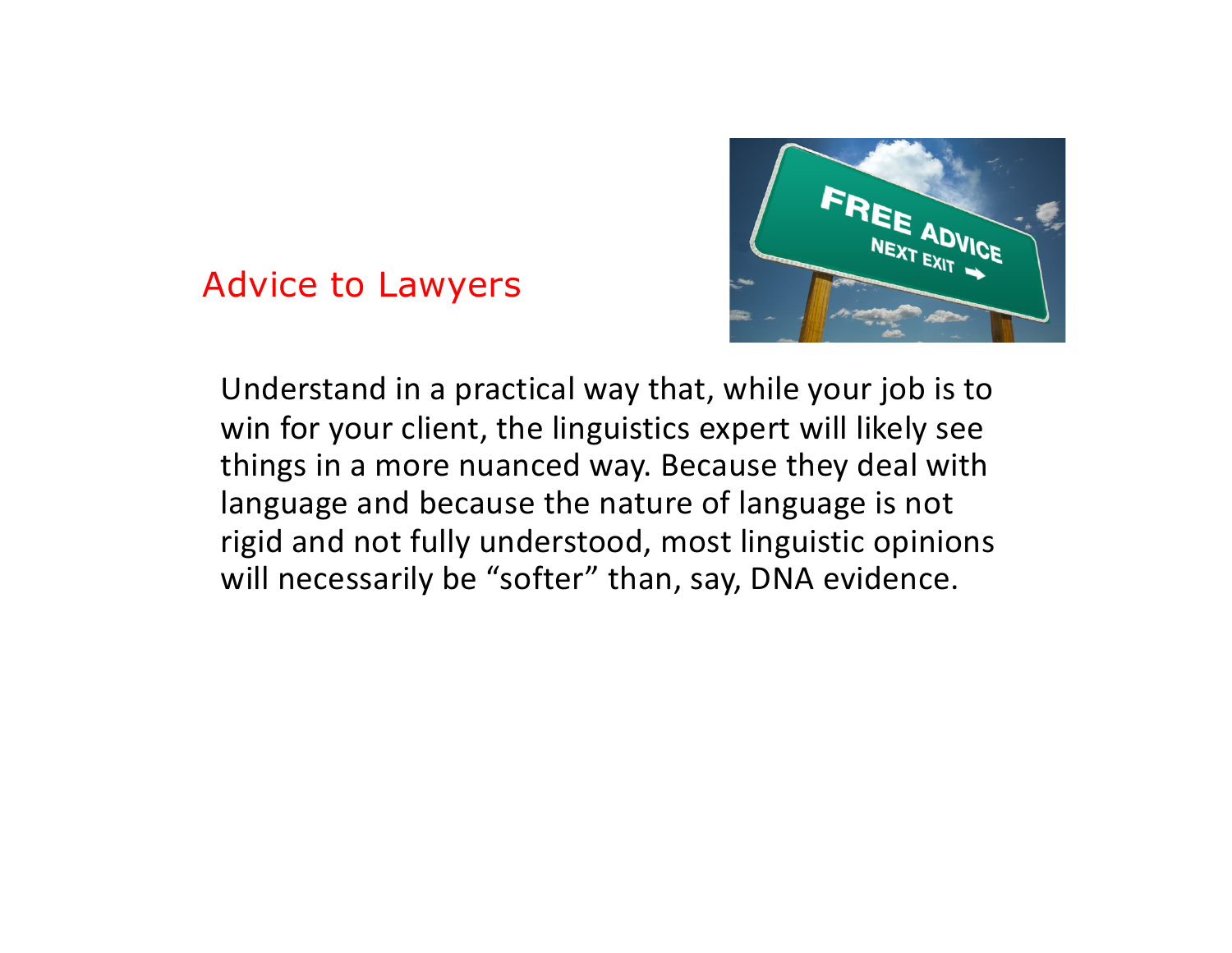

Advice to Lawyers

- Be explicit about the questions you are asking the expert to address or work with the expert to define the questions.
- Be sure to explain the legal issues clearly so as to focus the linguist's attention on the critical points.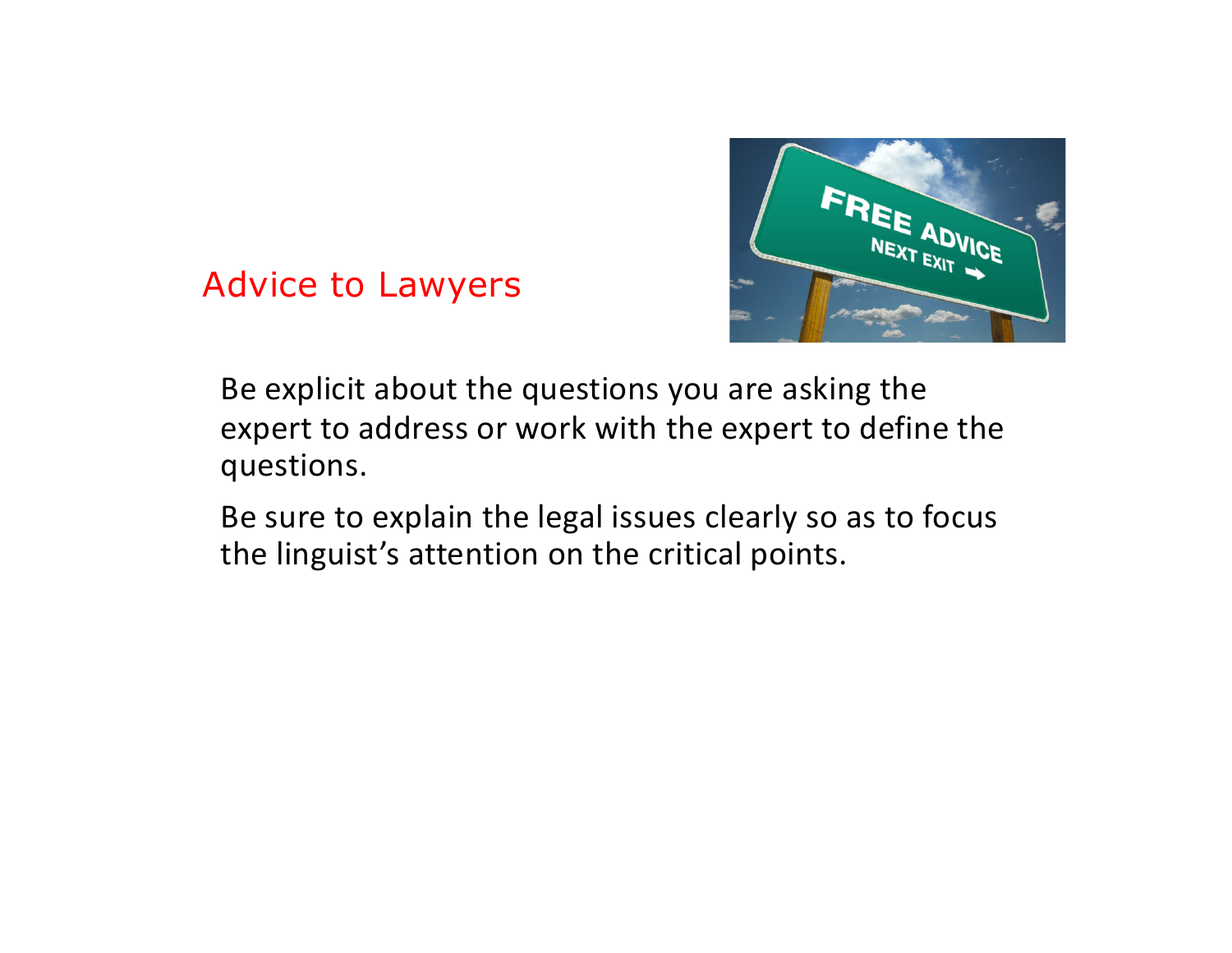#### Advice to Lawyers & Experts



In his conclusions, Beatz's expert addresses issues of price, *impulse buying, and cost disparity between products marketed by Beats Electronics and Merkury Innovations.* Counsel has given me to understand that *these are not relevant to the issue here before the Trademark Trial and Appeal Board, and I do not address them in this rebuttal.*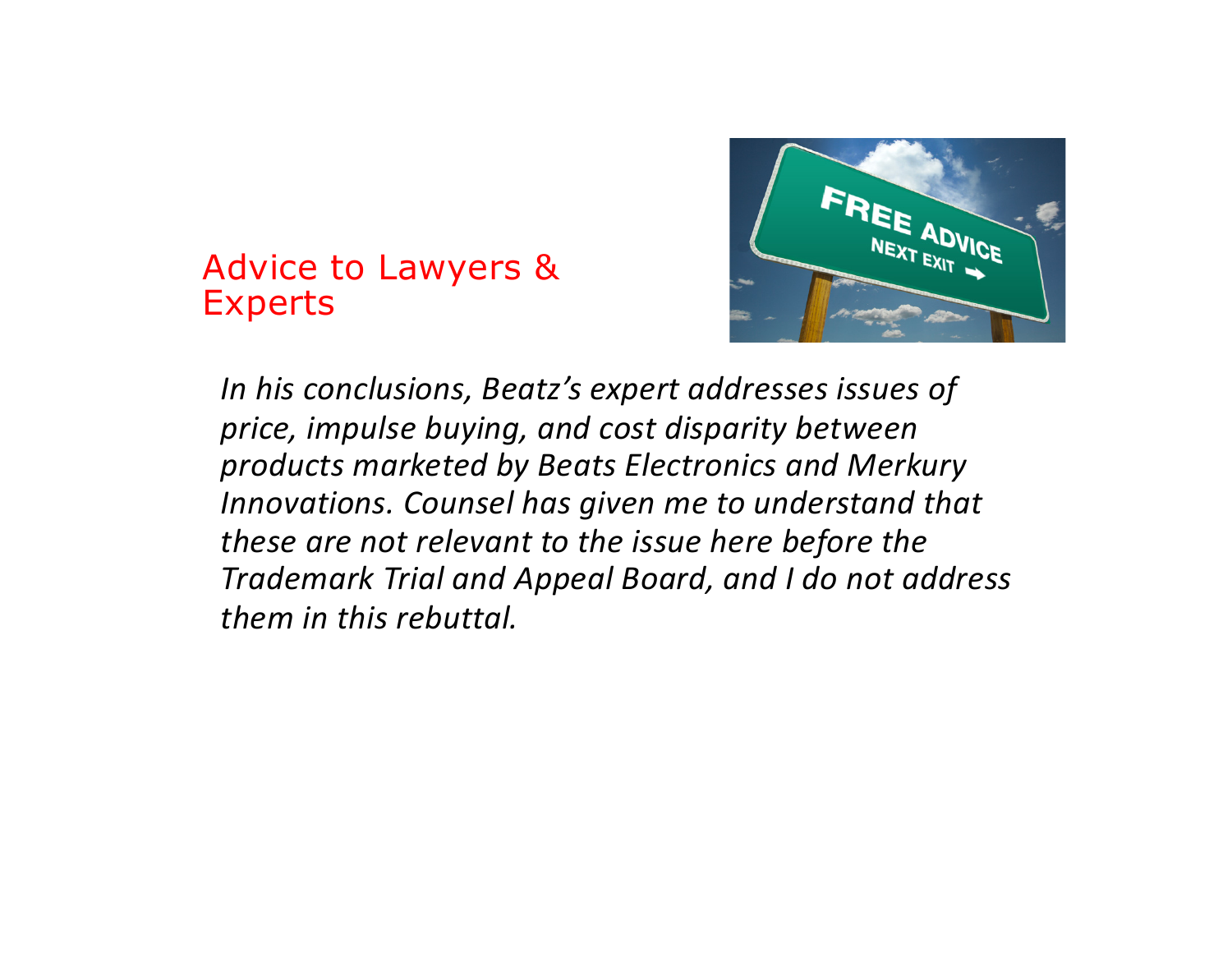#### Communication between lawyers & experts

- Initial contact & presentation of case
- Inquiry as to possible conflict of interest?
- Document exchange & agreement
- Expert offers preliminary assessment
- Retainer agreement (whose?)
- Report or declaration drafted
- Discussion & refinement (sensitive)
- Final report or declaration
- Deposition (often)
- Trial (seldom)

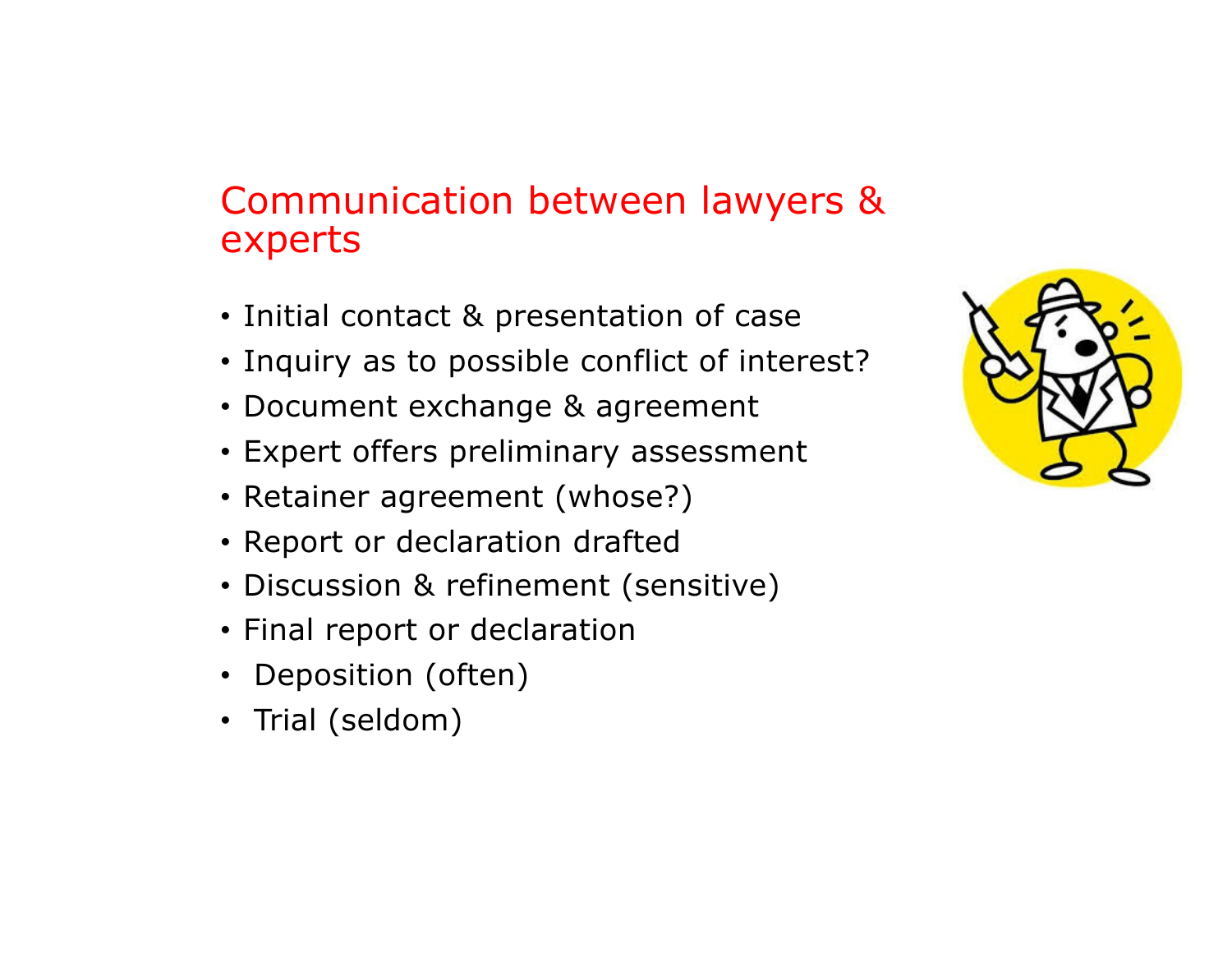### Premises for a Forensic Linguist

- FL requires attention to context (co-text, world knowledge, multi-modal representation).
- Advocates tell linguists only selected facts about a case.
- Expert opinions address only narrow questions--not basic questions of dispute resolution (or justice!), which are the prerogative of the finder of fact.
- Experts serve as consultants, not advocates.
- Courts, juries, litigants decide outcomes—not linguistic (or other) experts.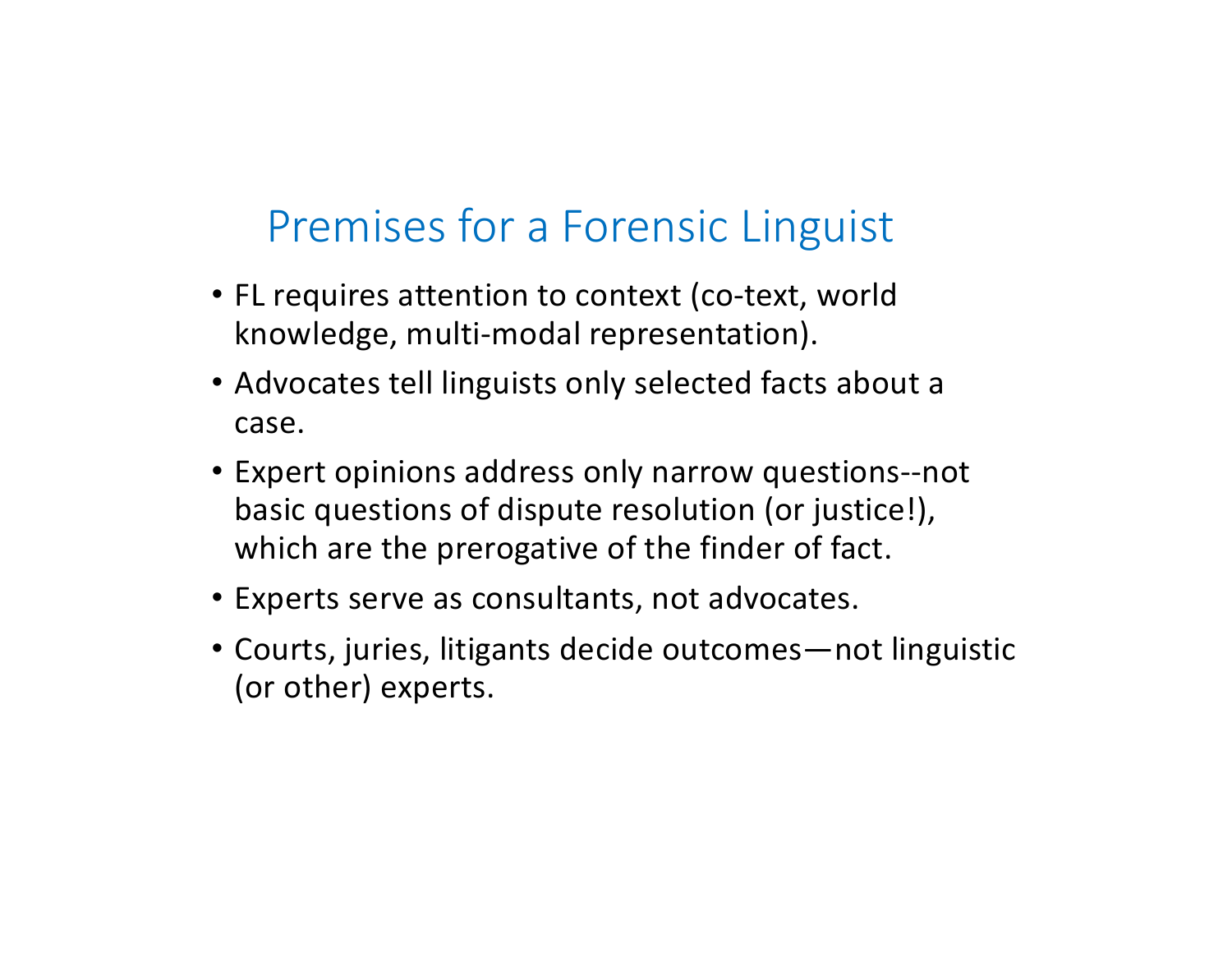## Premises for a Forensic Linguist

- Just outcomes don't fall within an expert's purview.
- Both drafting and rebutting an expert report *can* advance methods of analysis, the status of the field, and—most importantly—justice by helping triers of fact understand how language works generally and in particular cases.
- Rebuttal opinions help minimize effects of framing by advocates and should not be crafted as personal attacks on opposing experts. (Remember: their frame likely differs from yours.)
- Wise and helpful strategy: imagine a linguist retained to rebut your analysis: anticipate the critique.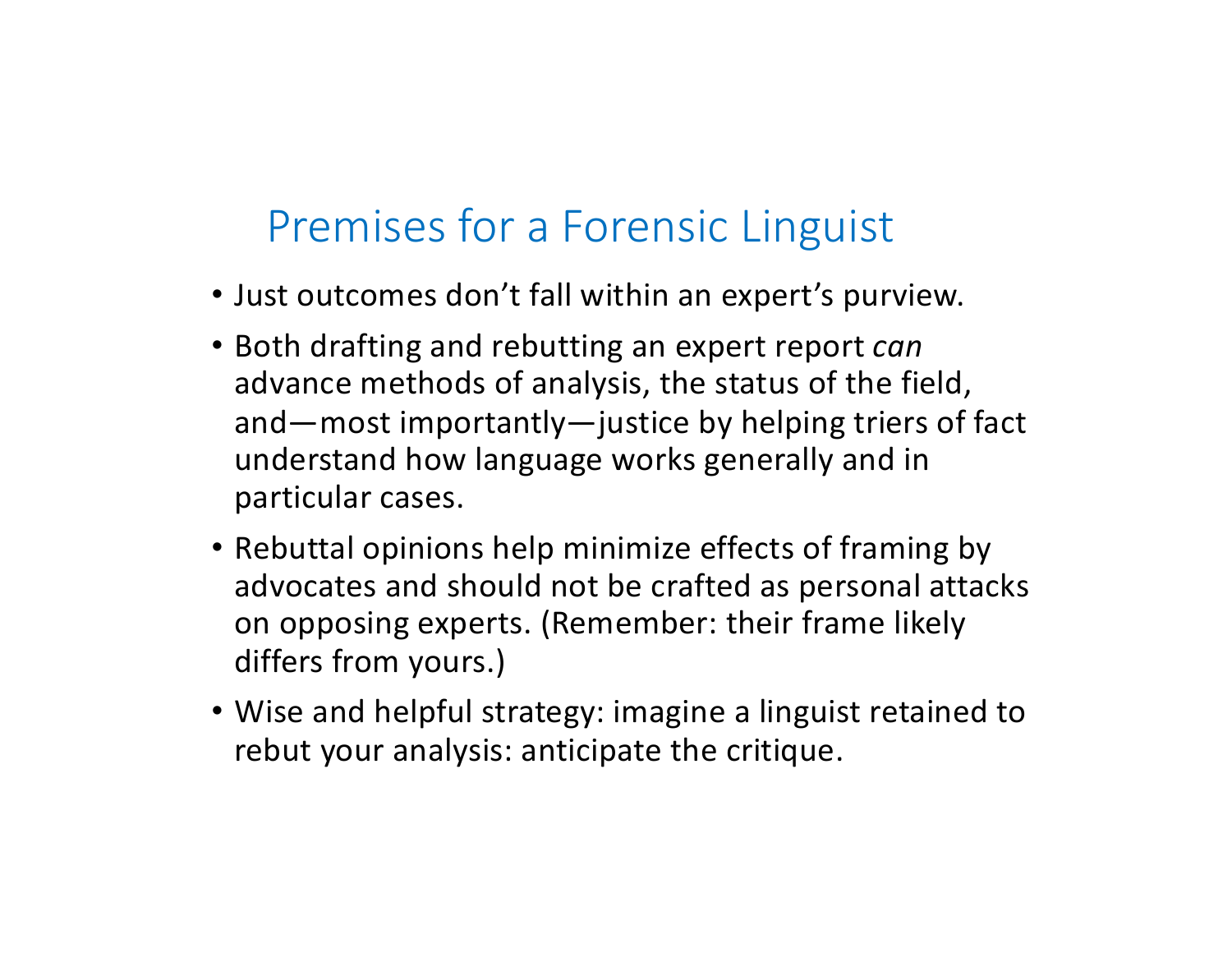## *New Yorker*, July 23, 2012

Roger Shuy believes that forensic linguistics can do for language crimes, such as bribery, blackmail, and extortion, what DNA has done for violent crimes: it could offer a counterweight to the many oldschool methods, like lineups and unrecorded police interrogations that are heavily relied upon despite their serious flaws.

"I won't claim that we have anything remotely like DNA in this work," Shuy said, "but we are a whole lot better than a lot of the crazy schemes that cops are being taught."